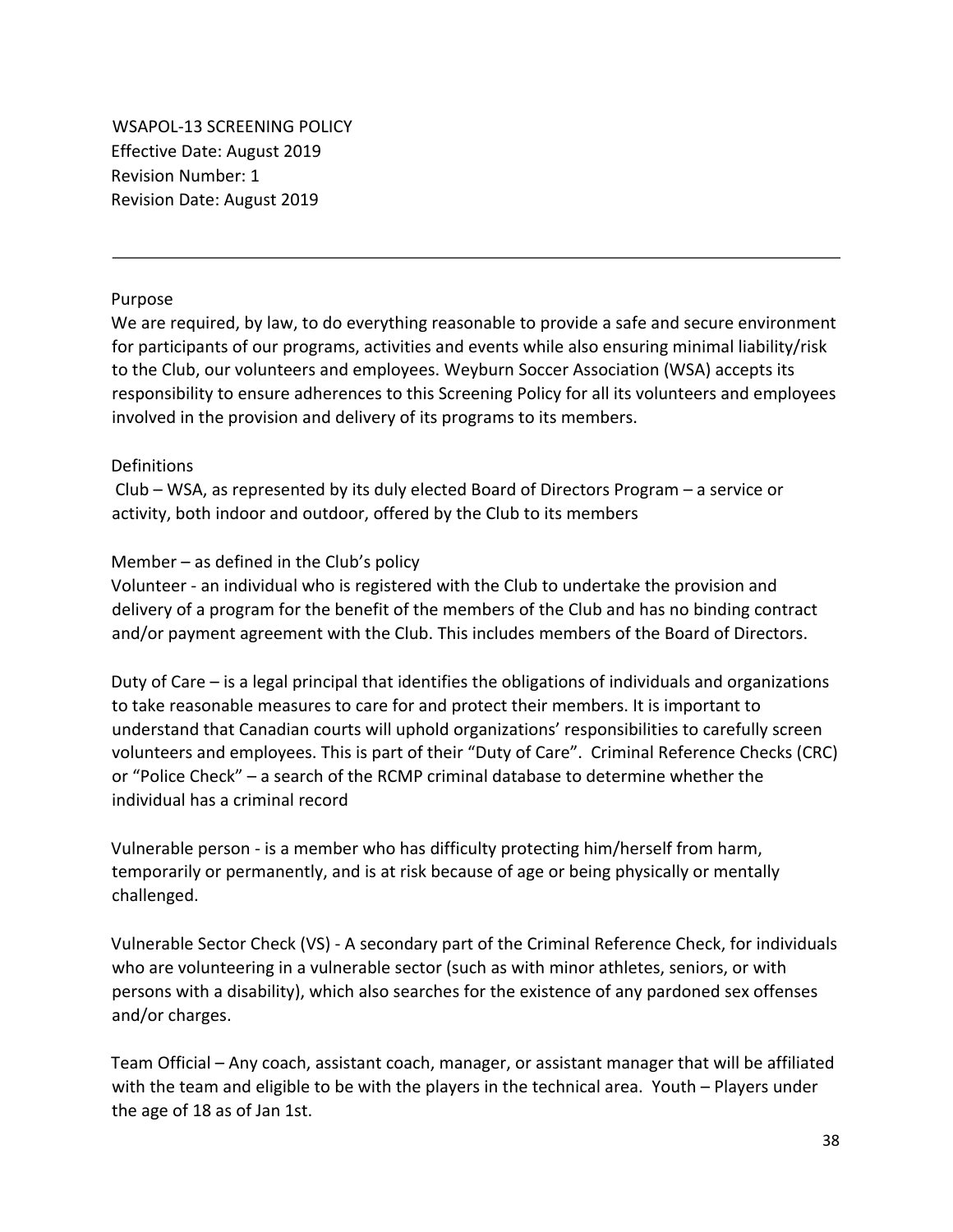Application of Policy

This policy applies to all individuals whose position with the Club is one of trust or authority which may relate to, at a minimum, finances, supervision, youth, or participants who are considered vulnerable.

A Criminal Reference Check will be valid for a period of 2 years from the date of issue, unless information is presented to the Executive Director/Director of Soccer Operations or Member Organization President which shows that there are reasonable grounds for another police record check to be required prior to expiry.

\* A year is defined as April 1 – March 31

The WSA Screening Process will include the following steps:

- 1) Develop a clear Job Description and Posting. Be specific about the duties associated with the position, including key responsibilities, performance criteria, and accountability, lines of reporting, and the level and type of contact with children. Consider the qualifications required for the position including both interpersonal skills (the ability to interact with others) and values, attitudes, and beliefs (e.g. understanding of appropriate behaviour, knowing how to interact with children in a healthy way, etc.), as well as professional knowledge (certification, experience, etc.)
- 2) Establish a formal application and recruitment process. Have the candidate complete a Job Application, including:
- a) A Screening Disclosure Form
- b) A release to allow the organization to contact the candidate's direct supervisor at the most recent organization with whom the candidate has worked/volunteered and permission for that individual to release information on the candidate's interactions with children c) Interview the candidate
- d) Check References
	- 3) Conduct Police Record Check Screening
	- 4) Complete a new volunteer orientation. All new volunteers should receive orientation. This should include but not be limited to training in organizational policies and procedures relating to safety, a clear explanation of the Code of Conduct and appropriate versus inappropriate interactions between adults and children, and the internal and external reporting processes.
	- 5) Ensure proper supervision. Supervision is key to reducing the likelihood that children will be victimized and is one of the most critical ways to ensure your organization is safe. Establishing a probationary or trial period is a good way for the organization to assess whether a new employee/volunteer is the right fit. The goals of effective supervision are to:
	- a) Support and motivate while developing an employee/volunteer's skill set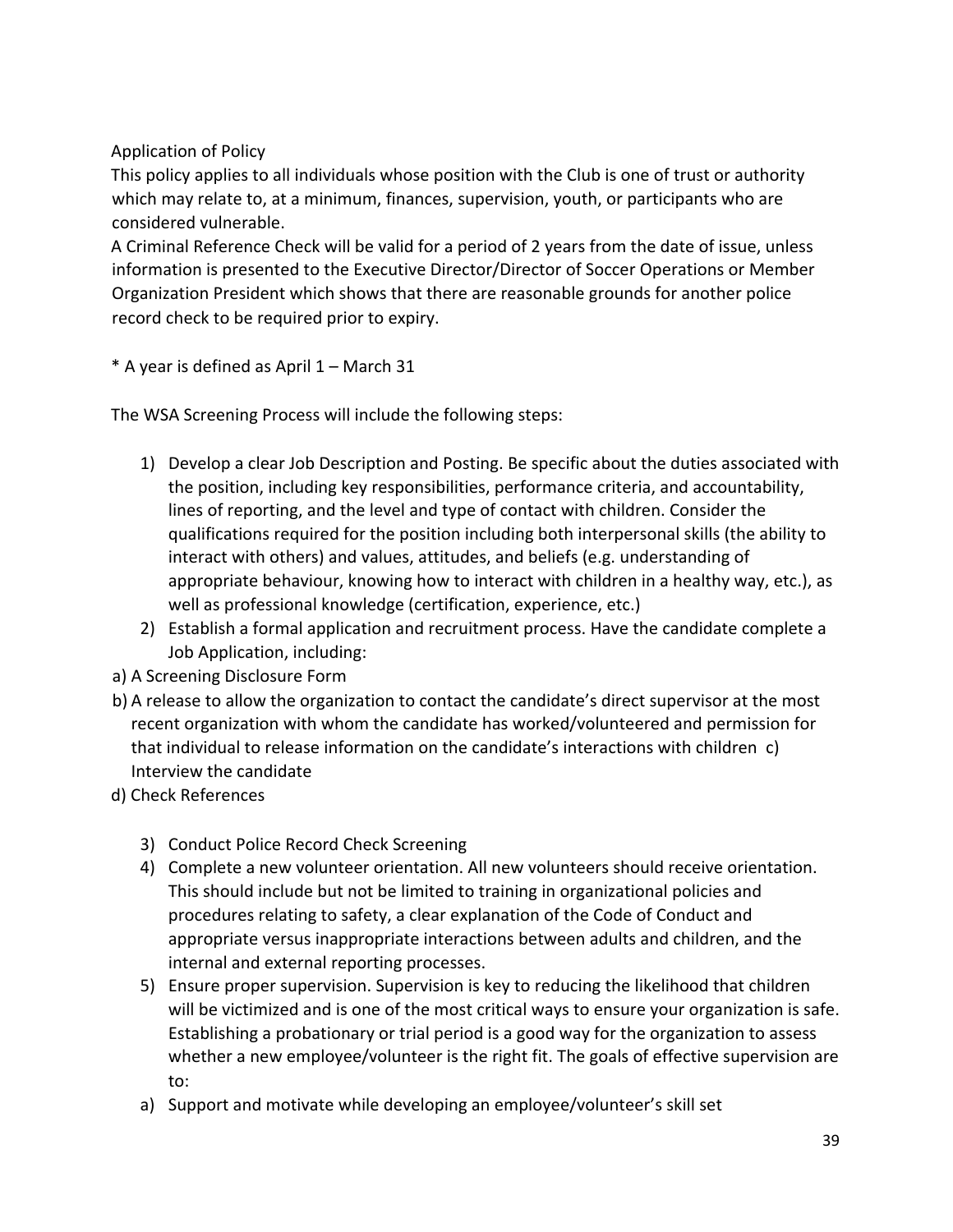- b) Communicate the culture, values, and objectives of the organization
- c) Provide guidance, feedback, and coaching Foster accountability
- d) Communicate key information
- e) Detect misconduct and prevent child maltreatment

As a result of screening procedures or a CRC that indicates a previous criminal conviction, organizations will have the authority to request further information from the person about the nature and circumstances of the conviction in order to determine whether the conviction relates to a relevant offense.

Relevant offenses include but are not limited to:

- Any offense involving the possession, distribution, or sale of any child–related pornography
- Any sexual offense
- Any offense involving theft or fraud
- Any offense for trafficking and/or possession of drugs and/or narcotics
- Any offense involving conduct against public morals
- Any crime of violence including but not limited to, all forms of assault Any offense involving a minor or minors.
- In the event that the position requires the transportation of others, any offense involving the use of a motor vehicle, including but not limited to impaired driving

All CRC that indicate a criminal code conviction for a relevant offence shall be reported to the Executive Director of SSA and the President/designate of the Member Organization.

Should a relevant offense be confirmed by the CRC, the organization may:

- Refuse to hire a staff person or appoint a manager, chaperone, coach or volunteer who does not consent/agree to screening, and/or who does not cooperate in providing further information pertaining to the nature and circumstances of a criminal conviction.
- Refuse to hire a staff person or appoint a manager, chaperone, coach or volunteer who has a conviction for, or has been found guilty of a relevant offence
- Suspend without compensation, dismiss or reassign the duties and responsibilities of any staff person, manager, chaperone, coach or volunteer as a result of a pending investigation or a criminal conviction for a relevant offence
- Dismiss any staff person, manager, chaperone, coach or volunteer who has or receives a conviction for, or is found guilty of a relevant offence

Every applicant approved and accepted for a Position within the Club is obliged to immediately inform the Club if he or she is charged, tried, convicted or involved in any way in a police investigated matter related to any of the above-noted offences under the Criminal code or under other provincial or federal statutes.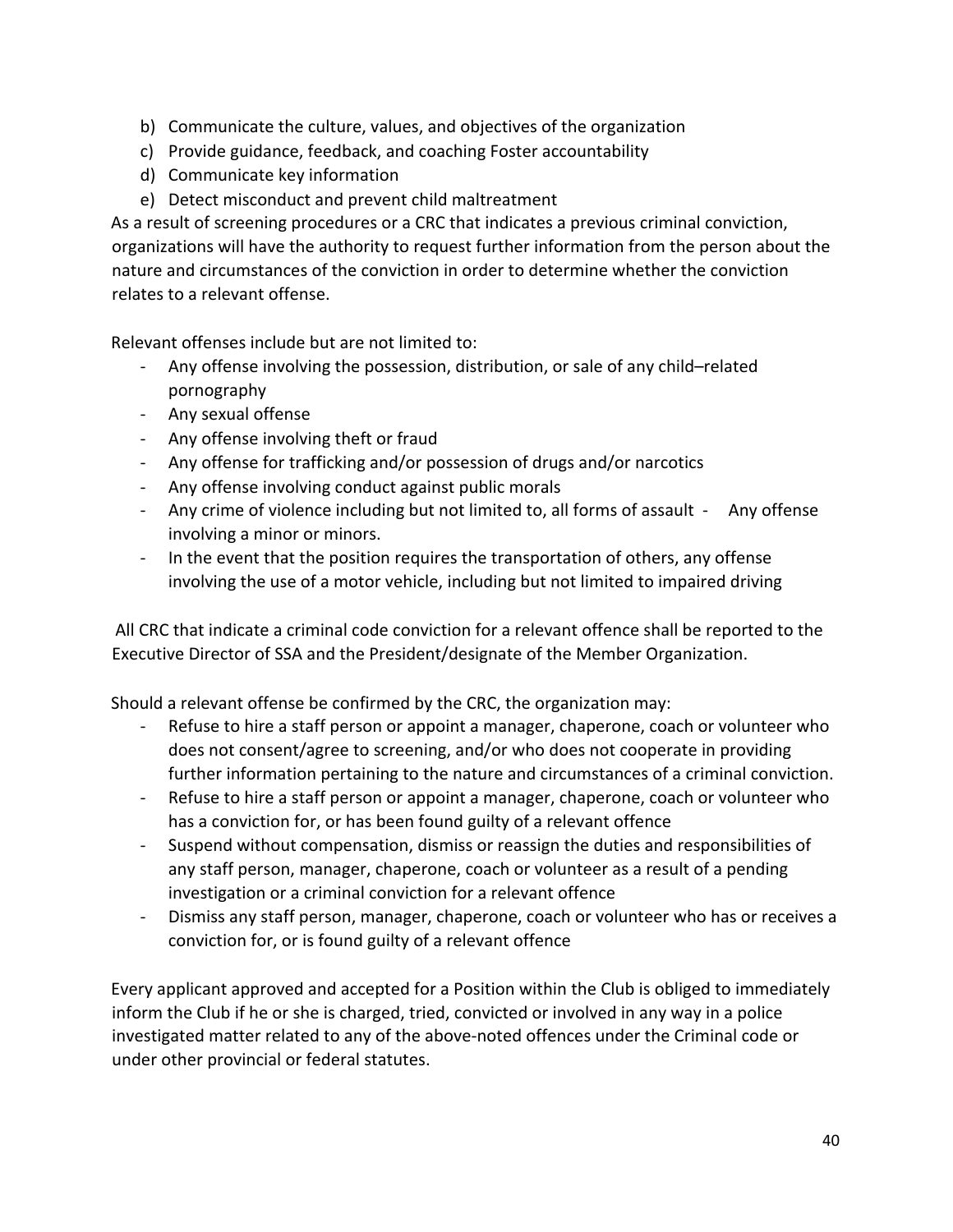## Appeal Process

Any applicant denied an opportunity with the organization as a result of their CRC clearance status has a right to appeal that decision to the organization. Appeal hearings shall be held in strict confidence. The appellant is responsible for providing any documentation or police presence needed to explain why his or her past record/behaviour should be a non-issue in determining his or her continuing ability to participate in the sport.

# Confidential

WSA shall keep the results of a CRC confidential unless such disclosure:

- Is required by law
- Is necessary for a disciplinary proceeding or prosecution of a claim against the individual
- Is required as per SSA's membership eligibility requirements with Sask Sport or the CSA Is in the best interest of the public or SSA, the Member Organization and CSA members
- Is in response to a reference check by other Member Organization, or any other person whose membership or association may be affected by the person's criminal record

All PRC that do not indicate a criminal code conviction for a relevant offence shall be kept confidential.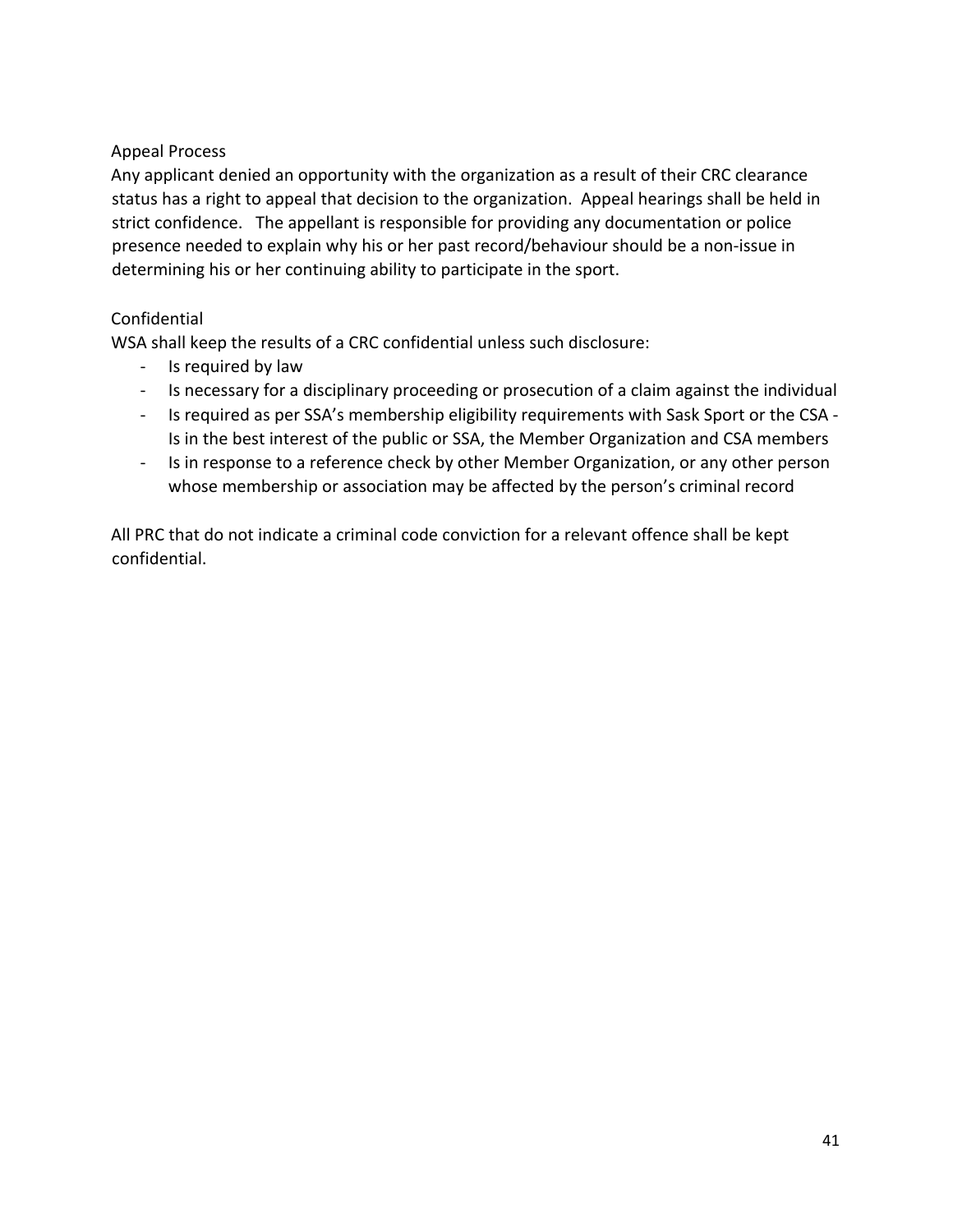WSAPOL-14 CONFIDENTIALITY and PRIVACY POLICY Effective Date: August 2019 Revision Number: 1 Revision Date: August 2019

In connection with its operation of soccer programs and its soccer camps and related activities, Weyburn Soccer Association engages in the collection of personal information. The personal information collected is largely that of children, who are the vast majority of participants in these activities, although personal information of coaches, managers, parents and others who are not employees is also collected. The information is collected to identify children, place them by age and gender in appropriate teams, communicate with children and their parents, coaches and managers regarding team activities, facilitate their participation in outside soccer events, and register them as required with Saskatchewan Soccer Association.

The Personal Information Protection and Electronic Documents Act (PIPEDA) and the Canadian AntiSpam Legislation requires that rules with respect to the protection of personal information be established by organizations such as the Club. We consider this an important goal, particularly in connection with participants in our programs who are children. As such, the following rules will apply:

1. All personal information, especially with respect to children, will be kept strictly confidential. The only personal information to be collected in connection with team registration will be the child's name, address, telephone number, gender, age and parental contact information, including email address. For coaches and managers, the information will consist of name, address, telephone number, gender, age and email address, and certification information, as applicable. In addition, coaches and/or managers are authorized by the Club to request and collect health card information for children on their respective teams, for the current season only, to be used only in the case of a medical emergency, if and when a parent or guardian is not present.

2. Personal information of children, coaches and managers shall be maintained by Executive Directors of WSA. Archives of data files obtained from Saskatchewan Soccer and/or information from online registration will be maintained only by WSA.

3. Members of the Board of Directors may have personal information related to the current season's players at home in hard copy or on personal home computers to facilitate initial team organization only, as may coaches and managers of teams, for the duration of the current season only. Players' personal information is to be deleted from the home computers referred to above at the end of the current season, without the retention of copies, whether computerized or hard copy. All documentation containing personal information with respect to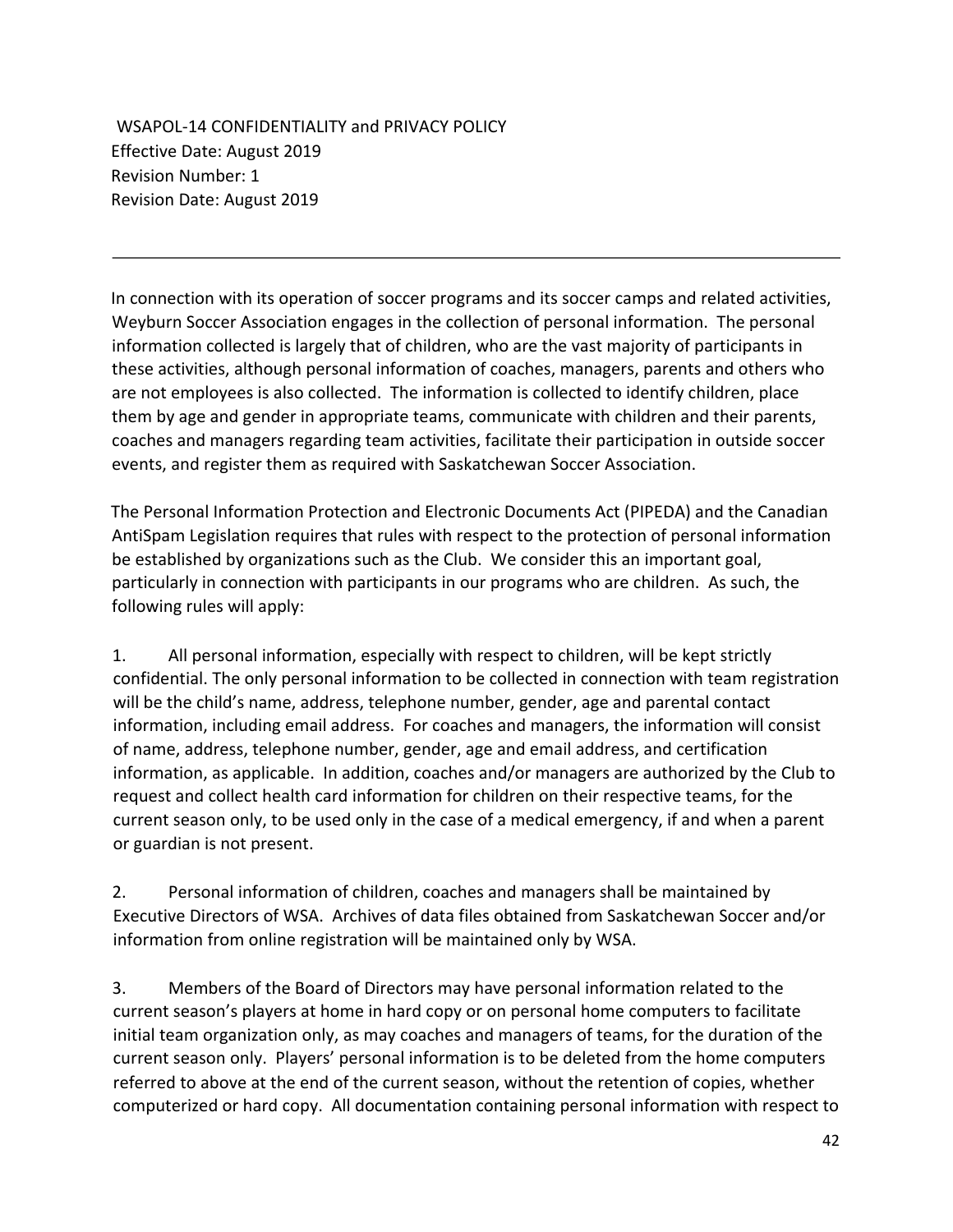players is to be shredded at the end of the season, except that mailing list information from previous years shall be maintained by WSA Executive Directors to facilitate continuing Club participation by players. There are no exceptions to these rules.

4. Personal information with respect to children is not to be shared with any outside club, organization, person, or entity, and, commercial organizations, without the express written consent of parents, or players over 18, and of the Board of Directors. However, the Board of Directors hereby expressly consents to coaches providing the names, addresses, ages and gender of players to (a) other clubs, to facilitate their participation in tournaments (or an interclub league), provided that the player's parents (or the player, if over 18 years of age) consents, and (b) Saskatchewan Soccer, to maintain player registration.

5. Contact information, including children's names, parent's names, email addresses and telephone numbers, coaches' names, email addresses and telephone numbers, may be shared by coaches and managers within a team for the purpose of facilitating transportation to games, practices and tournaments. Other personal information, especially with respect to children, shall not form part of this communication.

6. Personal information regarding medical conditions, in particular, is to be kept strictly confidential, and shall not be communicated to anyone by the person receiving such information from the parent or player without the express written consent of the parent (or player, if over 18 years of age). WSA is not to provide personal information regarding a player to any person, other than a coach or manager who has a reasonable need to contact the parent of a child on his or her or other team. When in doubt, executive directors should direct such inquiries to the Executive or President.

7. Any parent (or player, if over 18 years of age) is entitled to know of the existence, use and disclosure of his or her personal information and that of his or her child, and to amend incorrect information, upon request. This entitlement is subject, however, to superseding court orders. Custodial parents with court orders which have or may have the effect of precluding the other parent from having or amending such information are required to file a copy of the order with the Club office.

8. In accordance with statute and upon proper request, WSA is required to provide, a list of members to a member, or a member's attorney or legal representative. The list may only be used in connection with (a) an effort to influence the voting of members; (b) requisitioning a meeting of the members; or (c) another matter relating to the affairs of the corporation.

9. Only with express consent does Weyburn Soccer Association photograph and/or record children's images and/or voices on still or motion picture film and/or audio tape. The use of this material is restricted to the promotion of soccer through the media of newsletters, websites, television, film, radio, print and/or display form. WSA may use team or individual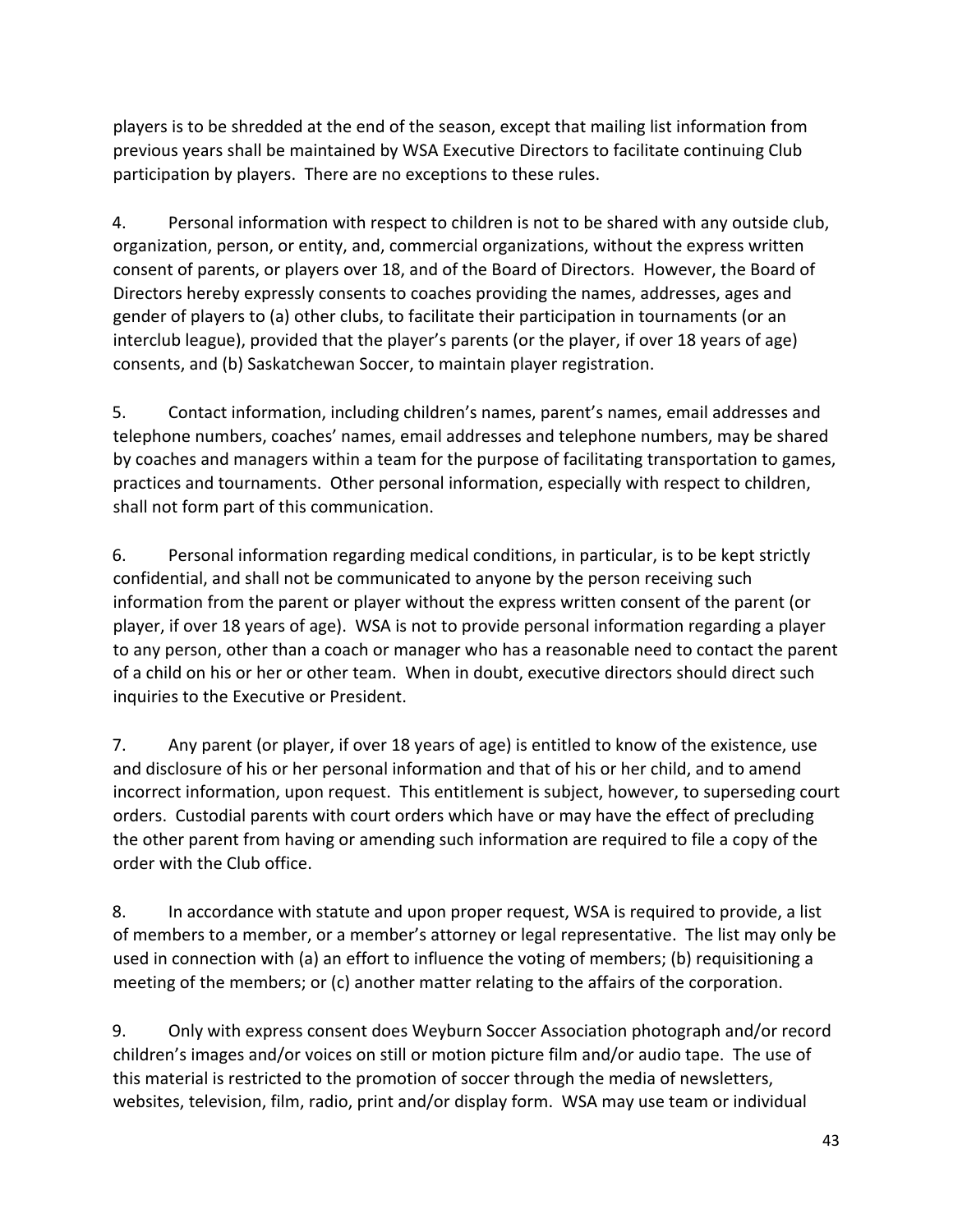pictures and will only publish a child's first name and last initial for publications/events run by WSA when the child is under the age of 18. Parents/Guardians may withdraw consent from this arrangement at any time.

WSA is NOT responsible for the prevention of individual photography or videography or any other form of recording during soccer activities.

10. All inquiries, requests, and/or complaints regarding personal information and privacy issues, including photography/videography shall be directed, in writing, to the President who shall be the Club's Privacy Officer at president@weyburnsoccer.com